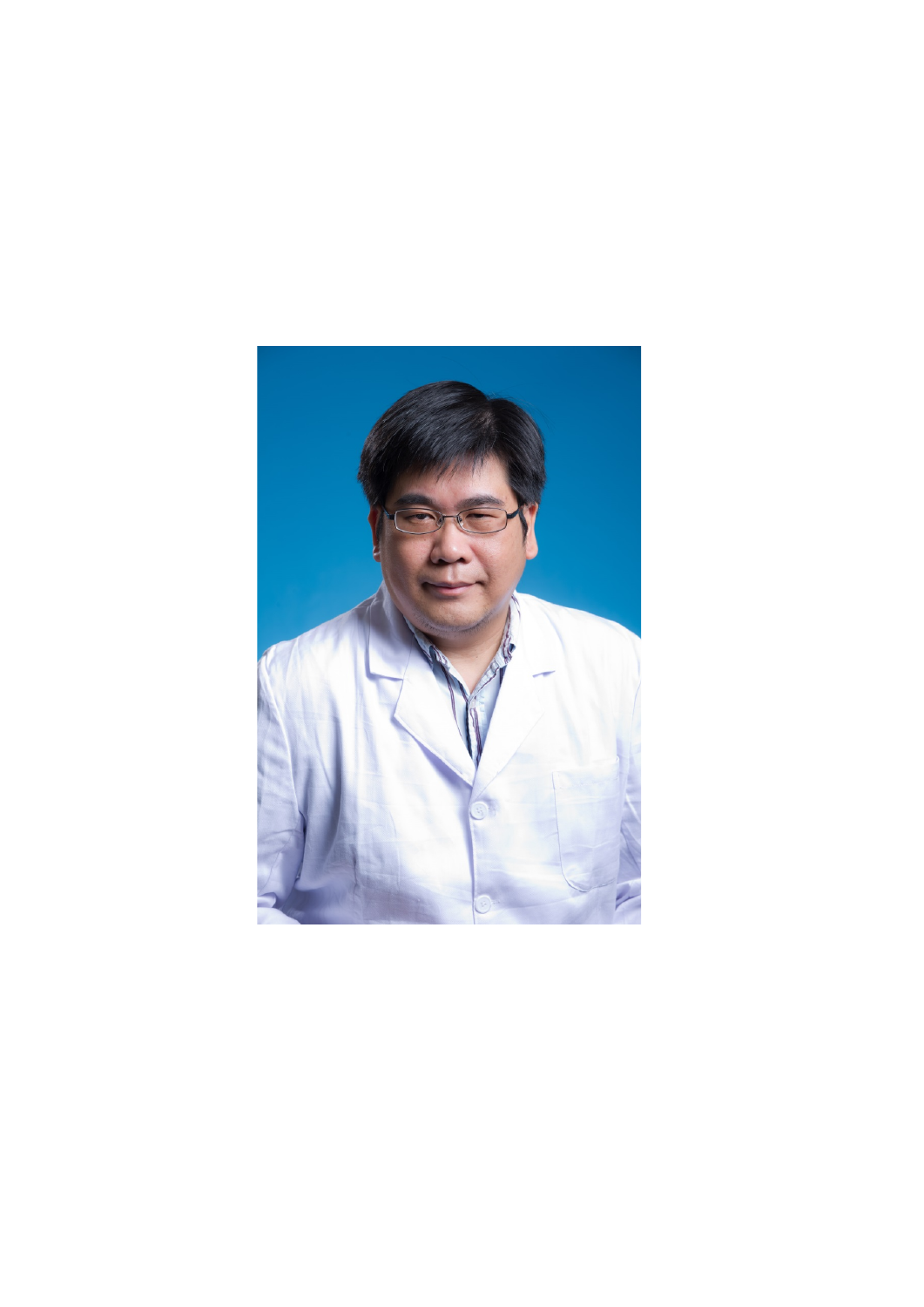## **CURRICULUM VITAE of Mr. CL CHAN [\(clchan@hkbu.edu.hk\)](mailto:clchan@hkbu.edu.hk)**

### **Name: CHAN Chi Leung**

| <b>Academic qualifications:</b><br>1987.9-1990.7<br>1991.2-1994.7 | BSc (Hons)<br>M.Phil.                  |  | Hong Kong Baptist University<br>Hong Kong Polytechnic                                          |  |  |  |  |  |  |
|-------------------------------------------------------------------|----------------------------------------|--|------------------------------------------------------------------------------------------------|--|--|--|--|--|--|
| <b>Previous positions held:</b>                                   |                                        |  |                                                                                                |  |  |  |  |  |  |
|                                                                   | 1993.1-1997.12 Technician/Demonstrator |  | Department of Chemistry, Faculty of Science, Hong Kong Baptist<br>University                   |  |  |  |  |  |  |
| 1997.12-2000.1                                                    | Technician                             |  | Institute for the Advancement of Chinese Medicine, Hong Kong<br><b>Baptist University</b>      |  |  |  |  |  |  |
| 2000.1-2006.1                                                     | Technician                             |  | Research and Development Division, School of Chinese Medicine,<br>Hong Kong Baptist University |  |  |  |  |  |  |
| 2006.1-2014.6                                                     | <b>Technical Officer</b>               |  | Research and Development Division, School of Chinese Medicine,<br>Hong Kong Baptist University |  |  |  |  |  |  |
| <b>Present position:</b>                                          |                                        |  |                                                                                                |  |  |  |  |  |  |
|                                                                   | 2014.7-present Technical Officer       |  | Teaching and Research Division, School of Chinese Medicine, Hong                               |  |  |  |  |  |  |

Kong Baptist University

#### **Relevant research work:**

Technical expertise Mass Spectrometry and Chemical Instrumentation Research area Mass Spectrometry and Analytical Chemistry

#### **Publications**

- 1. Ma XQ, Leung AK, **Chan CL**, Su T, Li WD, Li SM, Fong DW, Yu ZL. UHPLC UHD Q-TOF MS/MS analysis of the impact of sulfur fumigation on the chemical profile of Codonopsis Radix (Dangshen); **Analyst** (2014 Jan 21); 139(2):505-16
- 2. Hiu Yee Kwan, Yong-Mei Hu, **Chi Leung Chan**, Hui-Hui Cao, Chi Yan Cheng, Si-Yuan Pan, Kai Wing Tse, Yiu Cheong Wu, Zhi-Ling Yu, and Wang Fun Fong; Lipidomics Identification of Metabolic Biomarkers in Chemically Induced Hypertriglyceridemic Mice**, J. Proteome Res**. (2013), 12, 1387-1398
- 3. Hongyang Zhang, Jing-Rong Wang, Lee Fong Yau, Hing Man Ho, **Chi Leung Chan**, Ping Hu, Liang Liu and Zhi-Hong Jiang; A cellular lipidomic study on the Aβ-induced neurotoxicity and neuroprotective effects of EGCG by using UPLC/MS-based glycerolipids profiling and multivariate analysis, **Molecular BioSystems**, (2012 Oct 30); 8(12):3208-15
- 4. Li SL, Lin G, Fu PP, **Chan CL**, Li M, Jiang ZH, Zhao ZZ, Zhi-Hong Jiang; Identification of five hepatotoxic pyrrolizidine alkaloids in a commonly used traditional Chinese medicinal herb, Herba Senecionis scandentis (Qianliguang).. **Rapid Commun Mass Spectrom**. (2008);22(4):591-602
- 5. Zhang GQ, Huang XD, Wang H, Leung AK, **Chan CL**, Fong DW, Yu ZL; Anti-inflammatory and analgesic effects of the ethanol extract of Rosa multiflora Thunb. hips.; **Journal of Ethnopharmacology**. (2008 Jul 23);118(2):290-4
- 6. Zhong-Zhen Zhao, Zhi-Tao Liang, Zhi-Hong Jiang, Kelvin Sze-Yin Leung,**Chi-Leung Chan**,,Hon-Yee Chan , Jaime Sin, Tim-On Man, Kwok-Wai Law; Comparative Study on the Aristolochic Acid I Content of Herba Asari for Safe Use, **Phytomedicine**, (2008 Sep); 15(9):741-8
- 7. Zhitao Liang, Zhihong Jiang, Kelvin Sze-Yin Leung, **Chi-Leung Chan**, Zhongzhen Zhao,; Authentication and Differentiation of Two Easily Confusable Chinese Materia Medica: Herba Solani Lyrati and Herba Aristolochiae Mollissimae. **Journal of Food and Drug Analysis**, (2006 Jan), 14(1): 36-43,
- 8. Zhao, Zhongzhen; Lu, Jia; Leung, Kelvin; **Chan, Chi Leung**; Jiang, Zhi-Hong. Determination of patchoulic alcohol in Herba Pogostemonis by GC-MS-MS. **Chemical & Pharmaceutical Bulletin**, (2005), 53(7), 856-860.
- 9. Guang-Hua Lu, Kelvin Chan, Yi-Zeng Liang, Kelvin Leung, **Chi-Leung Chan**, Zhi-Hong Jiang, Zhong-Zhen Zhao; Development of high-performance liquid chromatographic fingerprints for distinguishing Chinese Angelica from related umbelliferae herbs. **Journal of Chromatography A**, (2005 May 6);1073(1-2):383-92.
- 10. Guang-Hua Lu, Kelvin Chan, Kelvin Leung, **Chi-Leung Chan**, Zhong-Zhen Zhao, Zhi-Hong Jiang; Assay of free ferulic acid and total ferulic acid for quality assessment of Angelica sinensis. **Journal of Chromatography A**, (2005 March 18), 1068(2): 209-219,.
- 11. K.S.-Y. Leung, K. Chan and **C.L. Chan**; Systematic Evaluation of Organochlorine Pesticide Residues in Chinese Materia Medica, **Phytotherapy Research**. (2005), 19, 514-518.
- 12. Chen Wen-Hua; Qin Yong; Cai Zongwei; **Chan Chi-Leung**; Luo Guo-An; Jiang Zhi-Hong Spectrometric studies of cytotoxic protoberberine alkaloids binding to double-stranded DNA. **Bioorganic & Medicinal Chemistry** (2005 Mar 1), 13(5), 1859-1866.
- 13. Chen Wen-Hua; **Chan Chi-Leung**; Cai Zongwei; Luo Guo-An; Jiang Zhi-Hong Study on noncovalent complexes of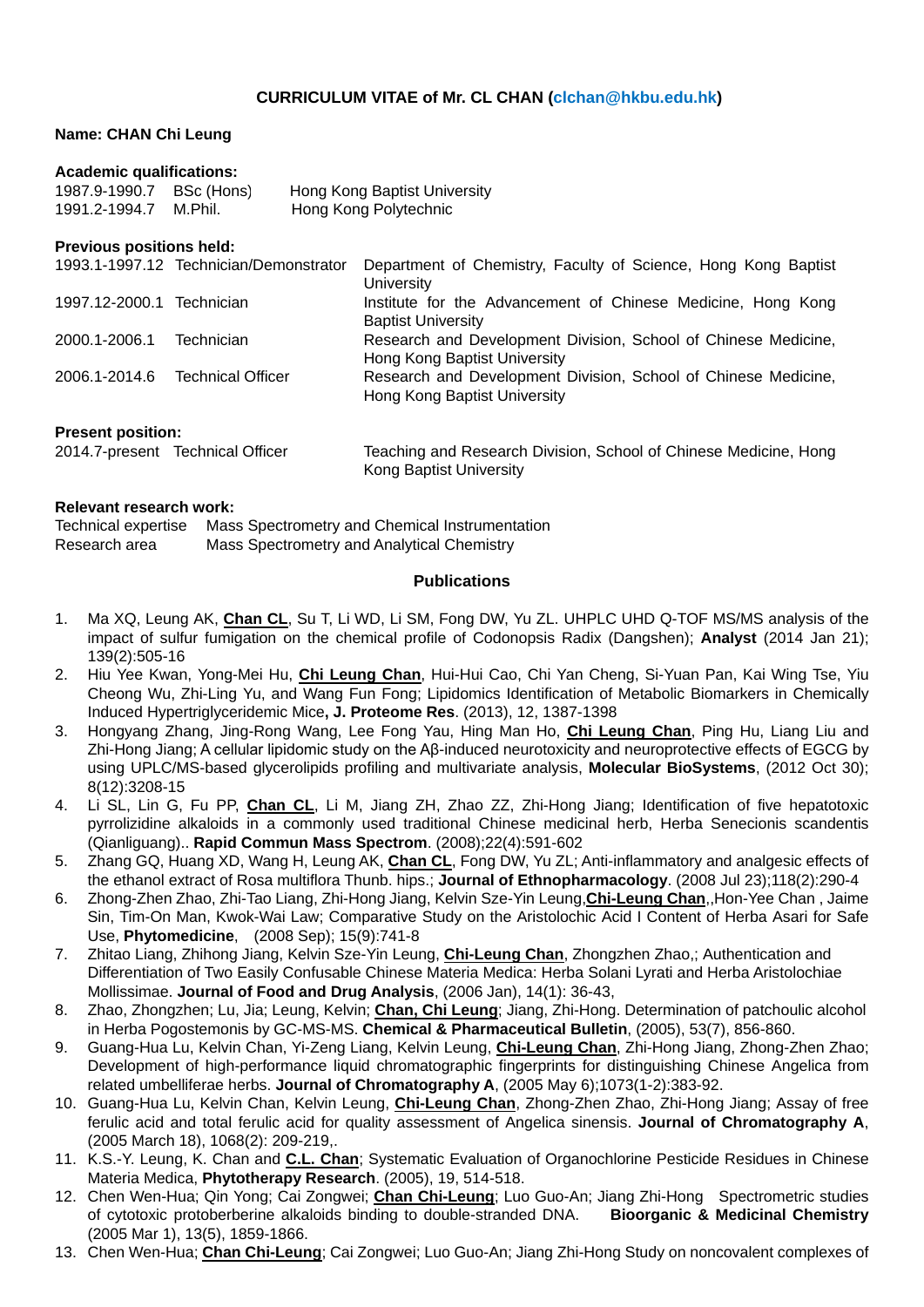cytotoxic protoberberine alkaloids with double-stranded DNA by using electrospray ionization mass spectrometry. **Bioorganic & Medicinal Chemistry Letters** (2004 Oct 4), 14(19), 4955-4959.

- 14. Lu Guang-Hua; Chan Kelvin; **Chan Chi-Leung**; Leung Kelvin; Jiang Zhi-Hong; Zhao Zhong-Zhen Quantification of ligustilides in the roots of Angelica sinensis and related umbelliferous medicinal plants by high-performance<br>liquid chromatography and liquid chromatography-mass spectrometry. Journal of chromatography. A liquid chromatography and liquid chromatography-mass spectrometry. (2004 Aug 13), 1046(1-2), 101-107.
- 15. Chan K; Chui S H; Wong D Y L; Ha W Y; **Chan C L**; Wong R N S Protective effects of Danshensu from the aqueous extract of Salvia miltiorrhiza (Danshen) against homocysteine-induced endothelial dysfunction. **Sciences** (2004 Nov 12), 75(26), 3157-3171.